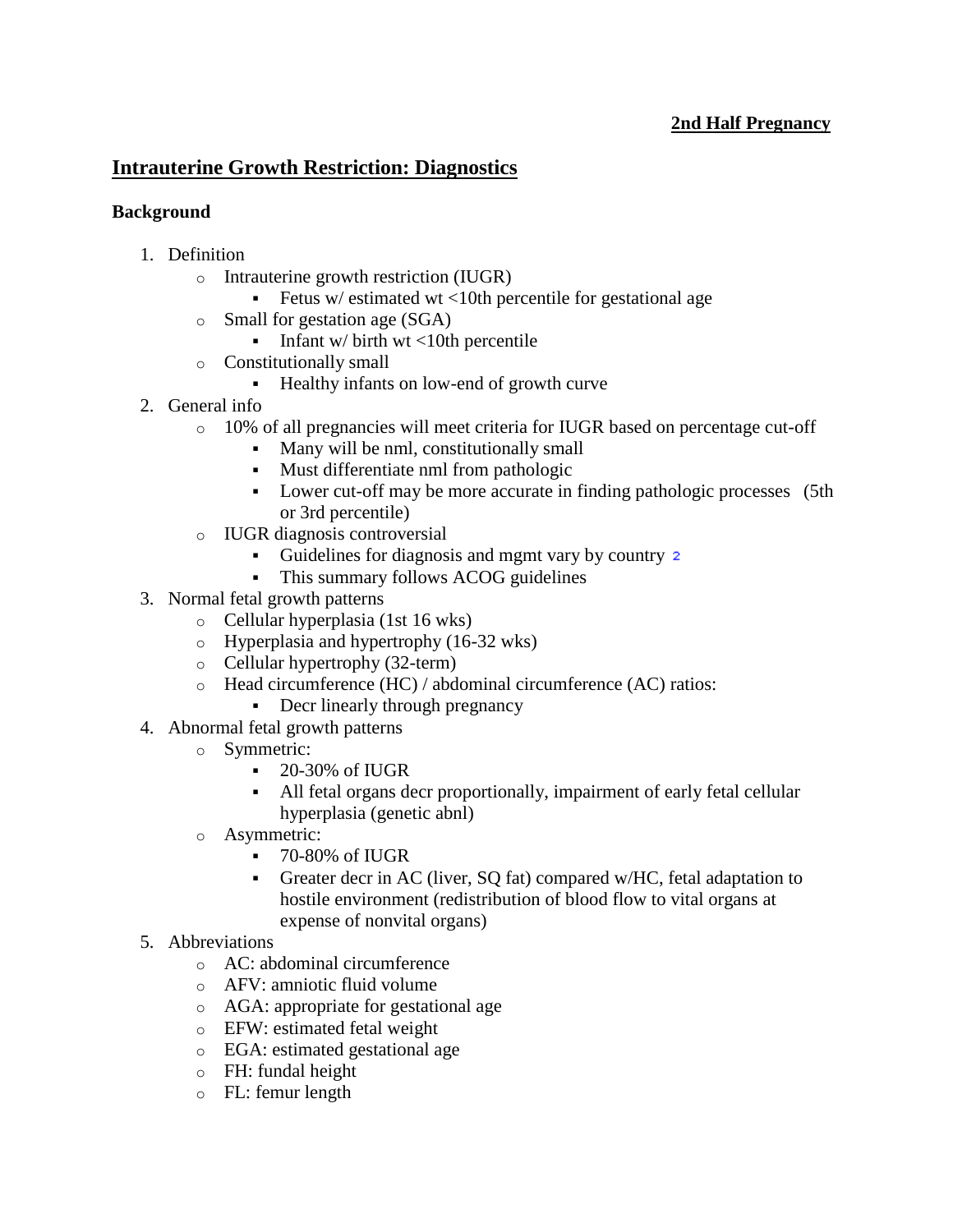- o GA: gestational age
- o HC: head circumference
- o SGA: small for gestational age
- o S/D ratio: systolic / diastolic ratio

### **Pathophysiology**

- 1. Pathology
	- o Variable, dependant on etiology
	- o Uteroplacental insufficiency
		- Decr supply of nutrients/oxygen to developing fetus
	- o See [risk factors](http://www.pepidonline.com/content/content.aspx?url=obg/obg490.htm#risk)
- 2. Incidence
	- o By defn 10% of all pregnancies will meet criteria
	- o Incidence of pathologic IUGR <10%
- 3. Risk factors
	- o Maternal medical conditions
		- **HTN**, [preeclampsia](http://www.pepidonline.com/content/content.aspx?url=obg330.htm)
		- Chronic renal dz
		- Hypoxia
			- Cyanotic heart dz
			- Lung dz
			- **High altitude**
		- **-** Diabetes
		- SLE/antiphospholipid syndrome
		- Collagen vascular dz
		- Hemoglobinopathies
	- o Maternal behavioral conditions
		- Smoking
		- Alcohol use
		- Substance abuse, including
			- Methadone
			- Cocaine
			- **Heroin**
		- Poor wt gain, malnutrition
		- Hx of prior SGA infant
		- Maternal age extremes  $(<16$  yo or  $>35$ )
		- Low socioeconomic status
	- o Placental
		- Small placental size
		- Abruption
		- **Previa**
		- Infarcts
		- Confined placental mosaicism
		- Chorioangioma
	- o Fetal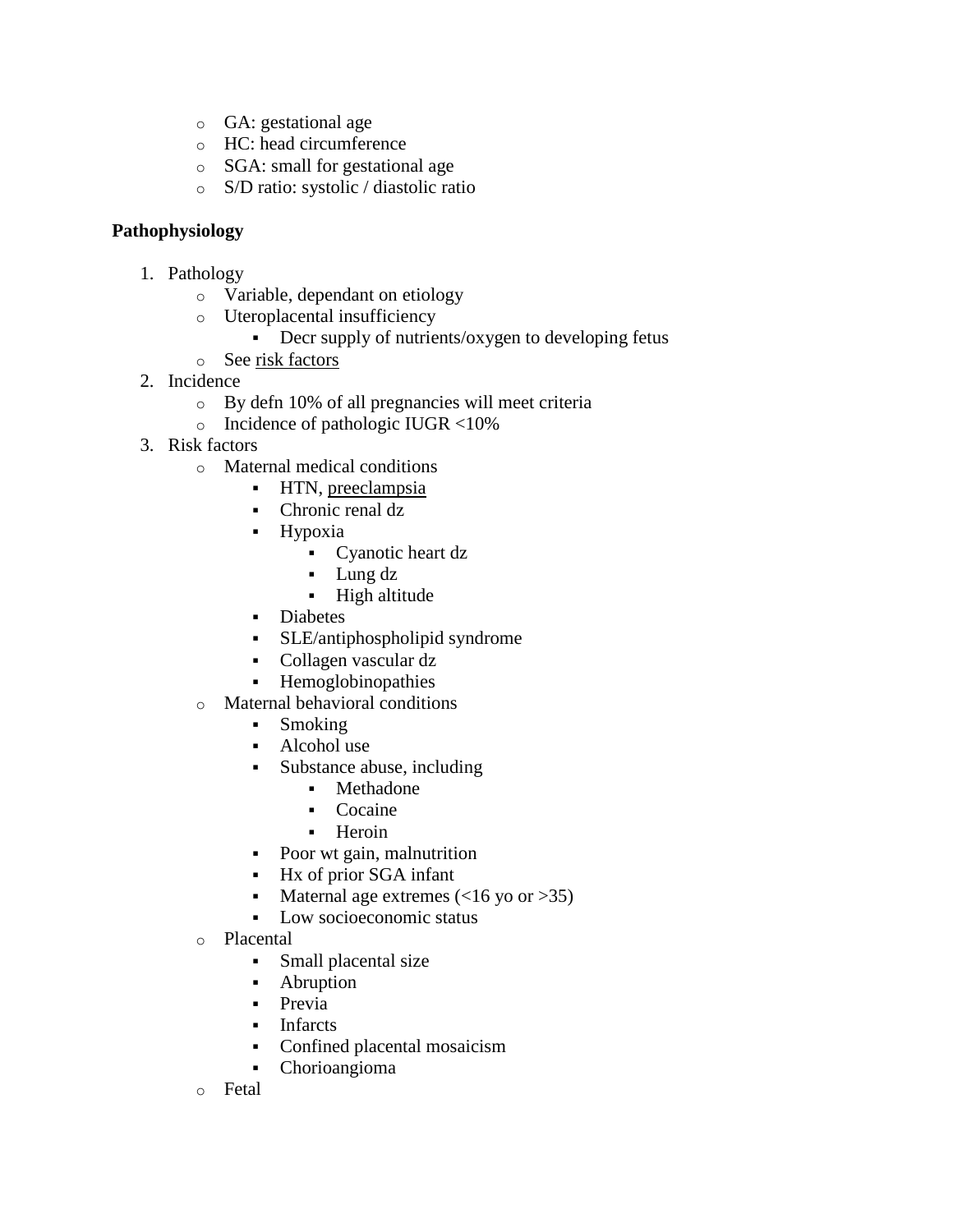- Genetic abnormalities
	- Aneuploidy
	- **Trisomy**
	- Ring chromosomes
- Congenital malformations
	- Anencephaly
- Multiple gestation
- Infections
	- Rubella
	- CMV
	- Varicella
	- Toxoplasmosis
	- Syphilis
- Teratogen exposure
	- Warfarin
	- Phenytoin
	- Methotrexate
- 4. Morbidity /mortality
	- o Sig incr risk for oligohydramnios and stillbirth
		- Depends on GA, etiology, deg of IUGR/SGA
	- o Higher rates of cesarean delivery due to incr incidence of abnormal heart tones and oligohydramnios
	- o Neonatal polycythemia, hyperbilirubinemia, hypoglycemia, hypothermia, apnea
	- o Low APGARs

## **Diagnostics**

- 1. History
	- o Assess for presence of risk factors
- 2. Physical exam
	- o Screen all pregnancies with serial FH measurements
		- FH: upper edge pubic symphysis to top of fundus
			- Approximates GA after 20 wks gestation
			- Serial measurements starting at 20 wks gestation
			- Difference of 3 cm from [EGA:](http://www.pepidonline.com/content/content.aspx?url=obg/obg490.htm#ega) abnormal
				- Esp at 32-34 wks GA
		- Accuracy varies widely
			- Improved if same provider examines every time
- 3. Initial evaluation
	- o Accurate GA is crucial
	- o Screen for [risk factors](http://www.pepidonline.com/content/content.aspx?url=obg/obg490.htm#risk)
	- o Fetal anatomic survey
		- **Identify major congenital anomalies**
	- o Fetal karyotyping
		- Structural abnl, early or severe IUGR, polyhydramnios
		- <sup>•</sup> 10-20% of structural abnormalities have abnl karyotype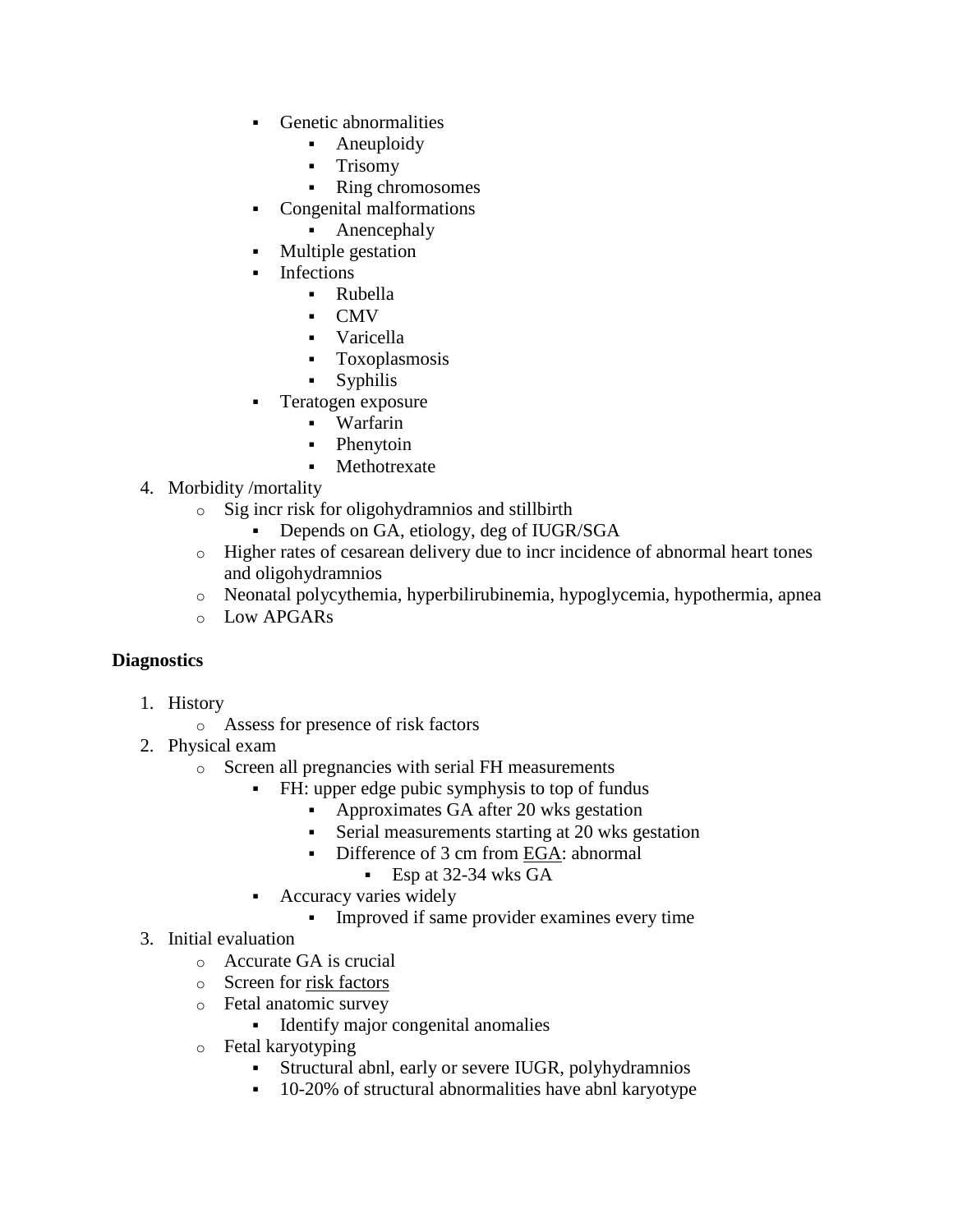- o Infectious dz evaluation
	- Maternal serum studies
		- Suspicion of infection
		- Check for evidence of seroconversion (CMV, rubella, VZV)
	- Amniotic fluid testing for viral DNA as indicated
- o Thrombophilic disorder
	- Especially if recurrent, early or severe
	- ATIII, protein C&S, Factor V Leiden, prothrombin gene mutation (PCR), APLAb, homocysteine
- 4. Periodic evaluation
	- o Optimal method and frequency not established
		- Test to determine benefit of preterm delivery
		- Start at point of viability
	- o Serial EFW (U/S): every 2-4 wks
	- o [Biophysical Profile \(BPP\)](http://www.pepidonline.com/content/content.aspx?url=prg/prg925.htm#bpp)
		- $-1-2/wk$
		- Every day if  $>1$  significant abnl
			- Severe IUGR (<3rd percentile), severe oligohydramnios, absent or reversed flow on Doppler, borderline BPP scores
			- Insufficient evidence to evaluate BPP as test of fetal well-being in high risk pregnancies
	- o Amniotic fluid: part of BPP
	- o Doppler velocimetry: 1/wk
		- Abnl umbilical vein or ductus venosus highest risk of imminent demise
	- o Fetal blood sampling
		- Assess fetal acid base status to assist timing of delivery
		- 9-14% procedure-related loss so repeat use limited due to high loss rate
- 5. Diagnostic tests
	- o U/S should be done for high-risk pregnancies or those with discordant fundal heights  $1,3$ 
		- **EFW**
		- Fetal biometrics
		- **Anatomic survey**
		- Amniotic fluid volume
	- o Biophysical profile
		- Not indicated for initial Dx of IUGR
	- o Doppler U/S
		- Not indicated for initial Dx of IUGR

# **Therapeutics**

- 1. Acute Tx
	- o Appropriately timed delivery
		- Only intervention that improves morbidity/mortality of IUGR infant
- 2. Further mgmt (24 hrs)
	- o Antenatal surveillance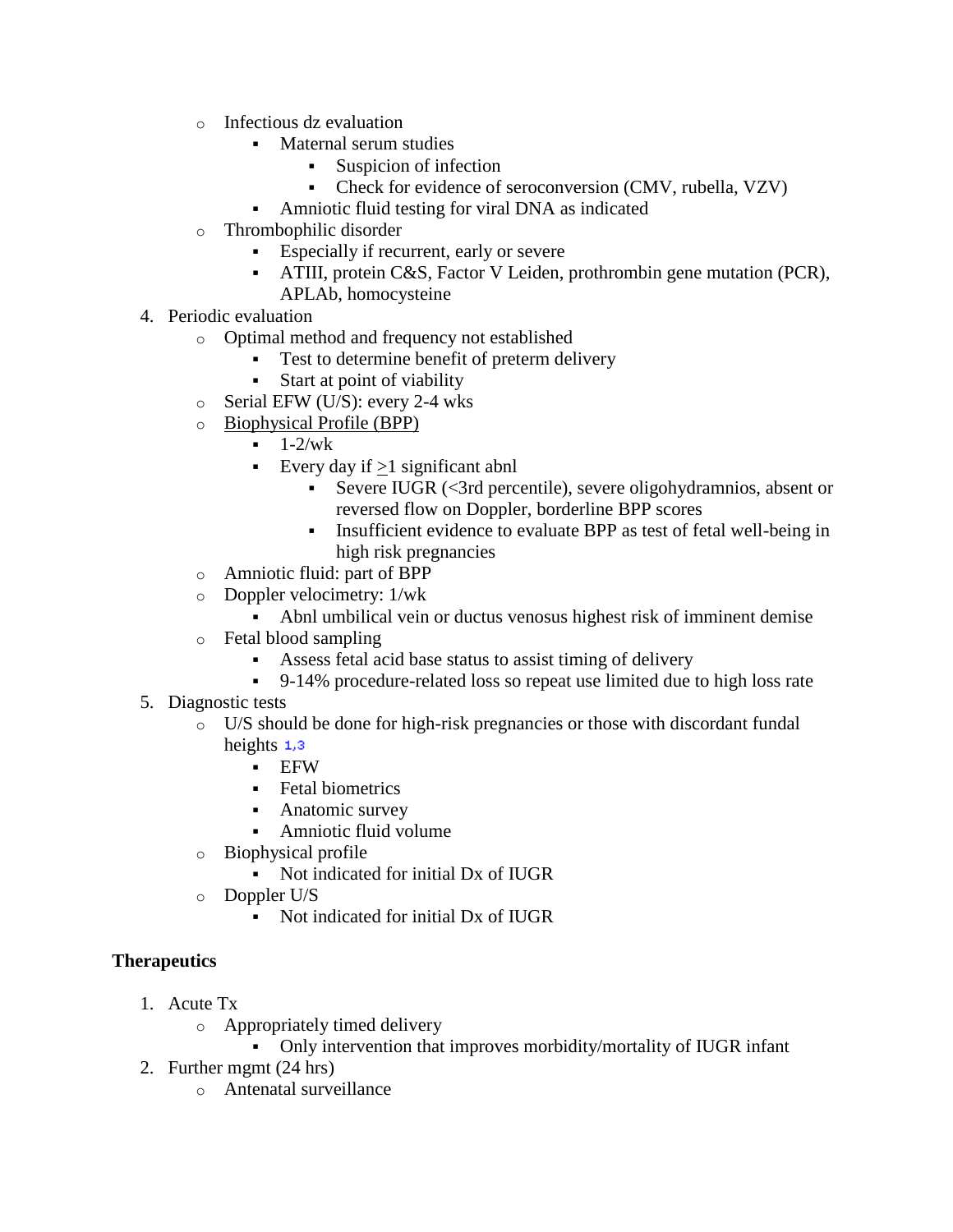- Indicated once Dx of IUGR confirmed and fetus is viable
- Goal to assess fetal growth rate, fetal well being, and amniotic fluid volumes to minimize complications
- Methods of antenatal surveillance
	- Serial Doppler U/S for absence or reversal of flow in the umbilical cord
	- Serial BPPs, modified BPPs, or non-stress tests 1-2x per week
	- Serial U/S for growth rate  $(q2-4)$  wk)
- Interventions
	- If antenatal surveillance reassuring, continue
	- If antenatal surveillance nonreassuring, consider prompt delivery
	- Term and late preterm infants should be delivered
	- Preterm infants <34 wks GA with IUGR are more complicated; require perinatal input as to their timing
	- Evaluation of fetal lung maturity may help in decision to deliver
- o Other studies
	- Karyotyping indicated in extreme IUGR or if anatomic abnormalities present

# **Follow-Up**

- 1. Return to office
	- o Timeframe for return visit
		- Weekly for antenatal testing
- 2. Refer to specialist
	- o Consider referral to high-risk OB once Dx confirmed
- 3. Admit to hospital
	- o For induction/delivery if antenatal testing nonreassuring

## **Prognosis**

- 1. Prognosis depends on etiology
	- o Guarded prognosis
		- Intrinsic fetal factors (aneuploidy, congenital malformations, infection)
	- o Better prognosis
		- Inadequate substrates for fetus and decreased O2 (dependent upon eval,
			- monitoring and timing of delivery)
- 2. Recurrence risk
	- o SGA risk in 2nd pregnancy 29% (vs 9% if 1st pregnancy AGA)
	- o SGA risk in 3rd pregnancy after 2 SGA births 44%
- 3. Long-term outcomes of infants
	- o Normal catch-up of growth by age 2 in most cases
	- o 2x incr risk of neurological sequalae
	- o More prone to HTN and CVD as adults

# **Prevention**